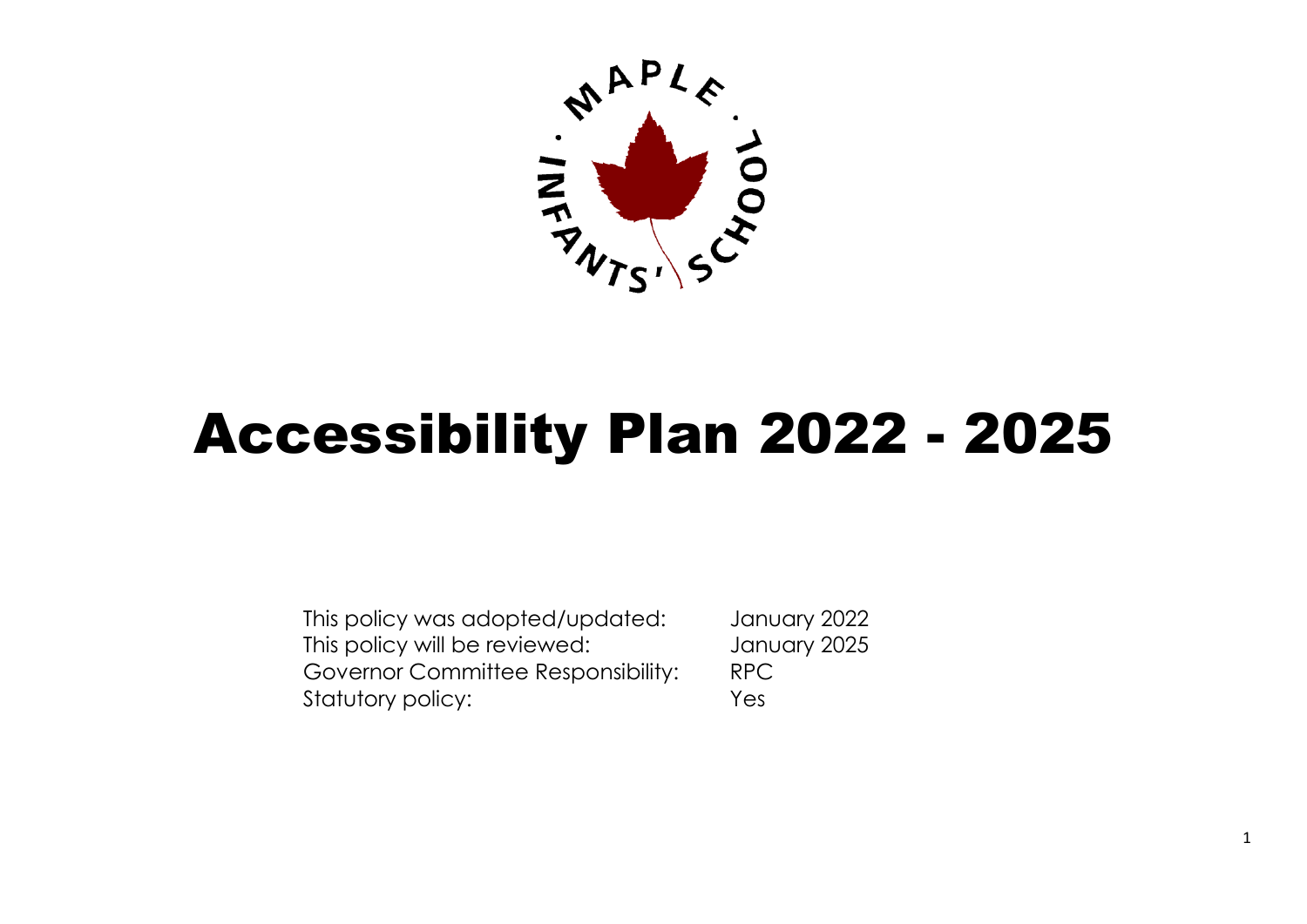# **MAPLE INFANTS' SCHOOL ACCESSIBILITY PLAN 2022 - 2025**

## *~ TOGETHER WE LEARN AND GROW ~*

**This school is committed to safeguarding and promoting the welfare of children and young people and expects all staff and volunteers to share this commitment.**

**We have carefully considered and analysed the impact of this policy on equality and the possible implications for pupils with protected characteristics, as part of our commitment to meet the Public Sector Duty requirement to have due regard to the need to eliminate discrimination, advance equality of opportunity and foster good relations**

## **Contents**

- 1. Aims
- 2. Legislation and guidance
- 3. Action plan
- 4. Access Audit
- 5. Monitoring arrangements
- 6. Links with other policies

# **Aims**

Schools are required under the Equality Act 2010 to have an accessibility plan. The purpose of the plan is to:

- Increase the extent to which disabled pupils can participate in the curriculum
- Improve the physical environment of the school to enable disabled pupils to take better advantage of education, benefits, facilities and services provided
- Improve the availability of accessible information to disabled pupils

Maple Infants' School promotes a positive attitude towards diversity and is committed to providing a service that is responsive to the needs and aspirations of the diverse community which we serve. This commitment is therefore reflected in the school's accessibility plan. The plan encourages a proactive approach to improving access for stakeholders.

Our school aims to treat all its pupils fairly and with respect. This involves providing access and opportunities for all pupils without discrimination of any kind.

The plan will be made available online on the school website, and paper copies are available upon request.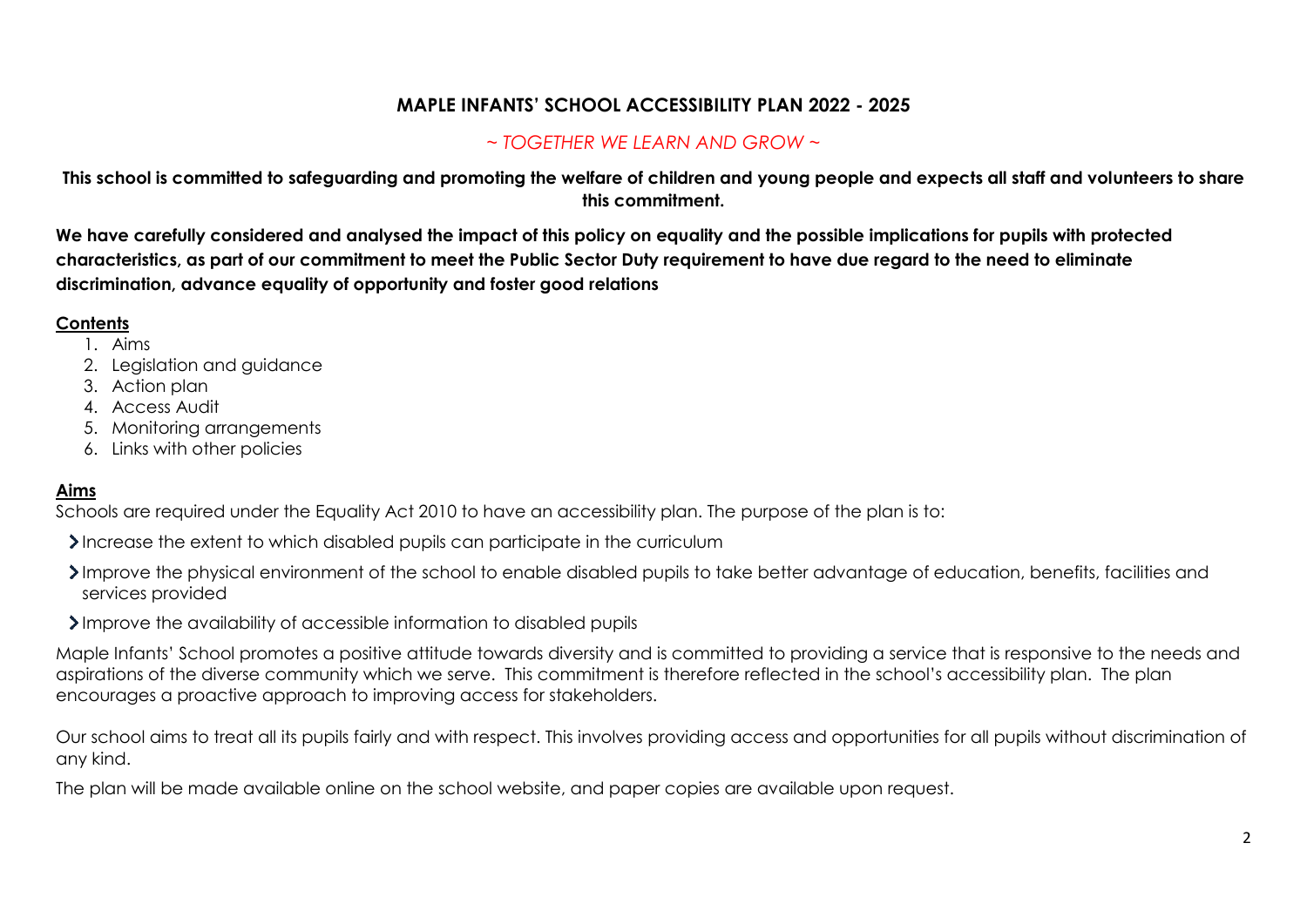Our school is also committed to ensuring staff are trained in equality issues with reference to the Equality Act 2010, including understanding disability issues.

The school supports any available partnerships to develop and implement the plan.

Our school's complaints procedure covers the accessibility plan. If you have any concerns relating to accessibility in school, the complaints procedure sets out the process for raising these concerns.

We have included a range of stakeholders in the development of this accessibility plan.

## **Legislation and guidance**

This document meets the requirements of [schedule 10 of the Equality Act 2010](http://www.legislation.gov.uk/ukpga/2010/15/schedule/10) and the Department for Education (DfE) [guidance for schools on](https://www.gov.uk/government/publications/equality-act-2010-advice-for-schools)  [the Equality Act 2010.](https://www.gov.uk/government/publications/equality-act-2010-advice-for-schools)

The Equality Act 2010 defines an individual as disabled if they have a physical or mental impairment that has a 'substantial' and 'long-term' adverse effect on their ability to undertake normal day to day activities.

Under the [Special Educational Needs and Disability \(SEND\) Code of Practice](https://www.gov.uk/government/publications/send-code-of-practice-0-to-25), 'long-term' is defined as 'a year or more' and 'substantial' is defined as 'more than minor or trivial'. The definition includes sensory impairments such as those affecting sight or hearing, and long-term health conditions such as asthma, diabetes, epilepsy and cancer.

Schools are required to make 'reasonable adjustments' for pupils with disabilities under the Equality Act 2010, to alleviate any substantial disadvantage that a disabled pupil faces in comparison with non-disabled pupils. This can include, for example, the provision of an auxiliary aid or adjustments to premises.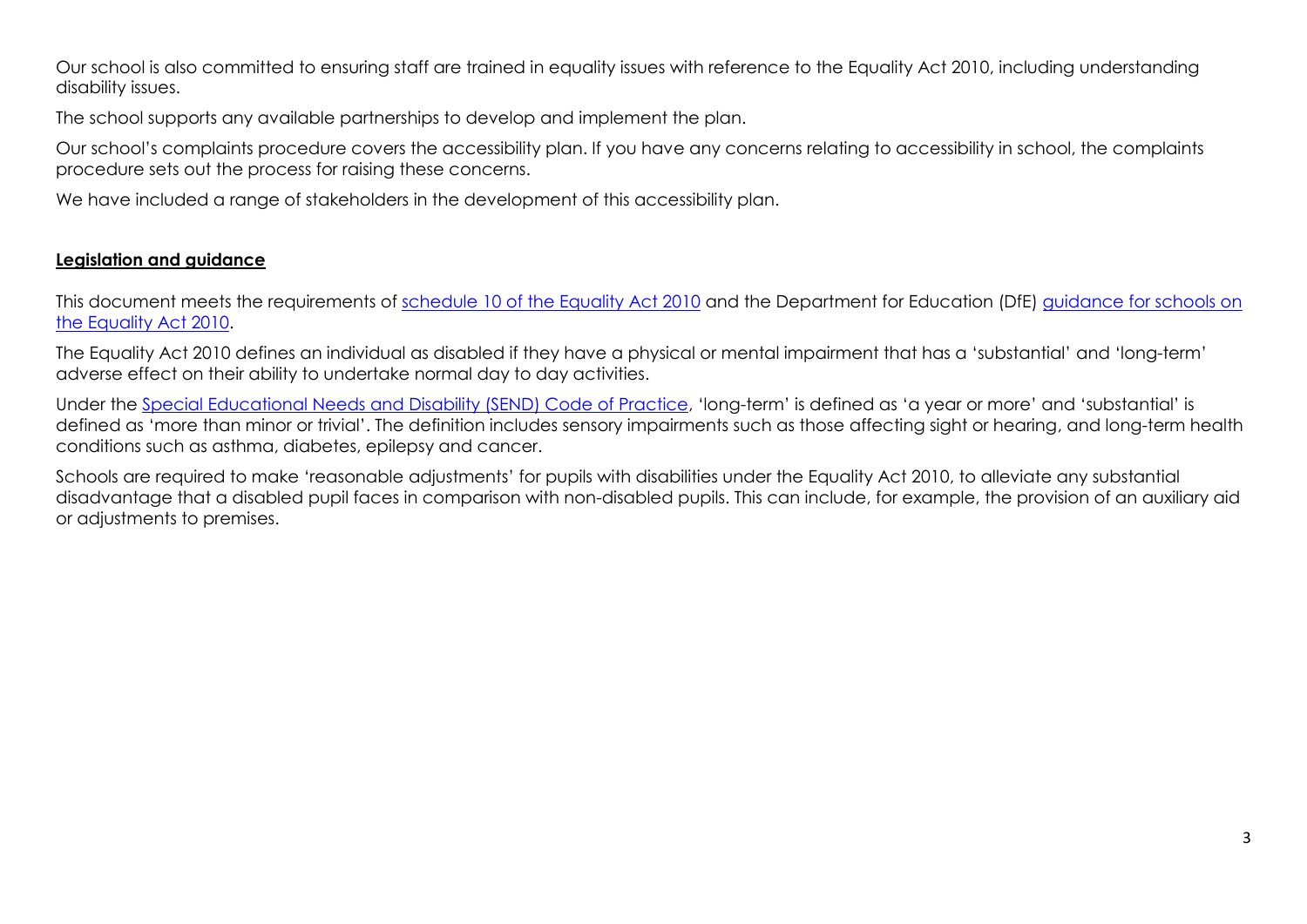# **AIMS AND OBJECTIVES AT MAPLE INFANTS' SCHOOL 2022 – 2025**

This action plan sets out the aims of our accessibility plan in accordance with the Equality Act 2010.

|                                                          | AIM: INCREASE ACCESS TO THE CURRICULUM FOR PUPILS WITH A DISABILITY                                                                                                  |                        |                            |                               |
|----------------------------------------------------------|----------------------------------------------------------------------------------------------------------------------------------------------------------------------|------------------------|----------------------------|-------------------------------|
| <b>Current Good Practice</b>                             |                                                                                                                                                                      |                        |                            |                               |
| > Whole school ethos in place for inclusive practice     |                                                                                                                                                                      |                        |                            |                               |
|                                                          | > Our school offers a differentiated curriculum for all pupils                                                                                                       |                        |                            |                               |
|                                                          | > Our school is well equipped with physical resources to support the varying needs of pupils                                                                         |                        |                            |                               |
|                                                          | > Pupil progress is tracked for ALL pupils, including those with disabilities                                                                                        |                        |                            |                               |
|                                                          | Subject leaders review the curriculum to ensure that it meets the needs of all pupils                                                                                |                        |                            |                               |
|                                                          | > All staff carefully plan for the provision of all pupils within off-site risk assessments prior to visits. These are quality assured by the Senior Leadership Team |                        |                            |                               |
| with a particular view to pupils with additional needs.  |                                                                                                                                                                      |                        |                            |                               |
| > Visual timetables used consistently across the school. |                                                                                                                                                                      |                        |                            |                               |
| <b>Priority</b>                                          | <b>Action</b>                                                                                                                                                        | <b>Responsibility</b>  | <b>Timescale</b>           | <b>Success Criteria</b>       |
| To ensure that classrooms are                            | Classrooms are well organised and                                                                                                                                    | Class Teacher,         | From summer 2022 &         | Increased access to           |
| optimally organised and                                  | general equipment is labelled (non-                                                                                                                                  | TAs & EYFS/KS1         | ongoing                    | curriculum                    |
| appropriate equipment is                                 | negotiables in each phase met).                                                                                                                                      | Leaders                |                            |                               |
| provided to promote the                                  | Children are taught to respect resources                                                                                                                             |                        | Ongoing                    | Needs of all learners met     |
| active participation and                                 | and look after them.                                                                                                                                                 |                        |                            |                               |
| independence of all pupils                               | All children are taught how to access                                                                                                                                |                        | Ongoing                    | Increased independence        |
|                                                          | resources to promote independence.                                                                                                                                   |                        |                            |                               |
|                                                          | Appropriate equipment is in place which                                                                                                                              | <b>SENCo &amp; CTs</b> | Ongoing and in response to | All children make good or     |
|                                                          | supports the need of individual pupils e.g.                                                                                                                          |                        | need                       | better progress               |
|                                                          | specialist seating, sloping boards,                                                                                                                                  |                        |                            |                               |
|                                                          | coloured overlays, pencil grips, move and                                                                                                                            |                        |                            | Children are well prepared    |
|                                                          | sit cushions.                                                                                                                                                        |                        |                            | for next stage of learning    |
|                                                          | Additional resources are purchased to                                                                                                                                | SENCO & CTs            | Purchased in response to   | journey                       |
|                                                          | support specific needs if necessary.                                                                                                                                 |                        | need/advice                |                               |
| To increase dual coding                                  | Staff consistently use visual images to                                                                                                                              | Class Teacher          | From Spring 2022           | Dual coding strategies in use |
| strategies in order to support                           | support learning and enhance progress.                                                                                                                               |                        |                            | across all curriculum areas   |
| equal access to information                              | Staff to use general LGFL access to                                                                                                                                  | Class Teacher,         |                            | which all children access.    |
| in a format which can be                                 | Widget in the interim (limited access)                                                                                                                               | TA and EYFS/KS1        | From Spring 2022           |                               |
| understood by all.                                       |                                                                                                                                                                      | Leaders                |                            | Increased independence.       |
|                                                          | School to obtain yearly subscription to                                                                                                                              | <b>School Business</b> | From Summer 2022           |                               |
|                                                          | Widget Online (£900).                                                                                                                                                | Manager                |                            | All children make expected    |
|                                                          | Staff use and promote dual coding across                                                                                                                             | Class Teachers,        | Ongoing                    | or better progress.           |
|                                                          | all curriculum areas.                                                                                                                                                | Subject Leaders,       |                            |                               |
|                                                          |                                                                                                                                                                      | TAs.                   |                            |                               |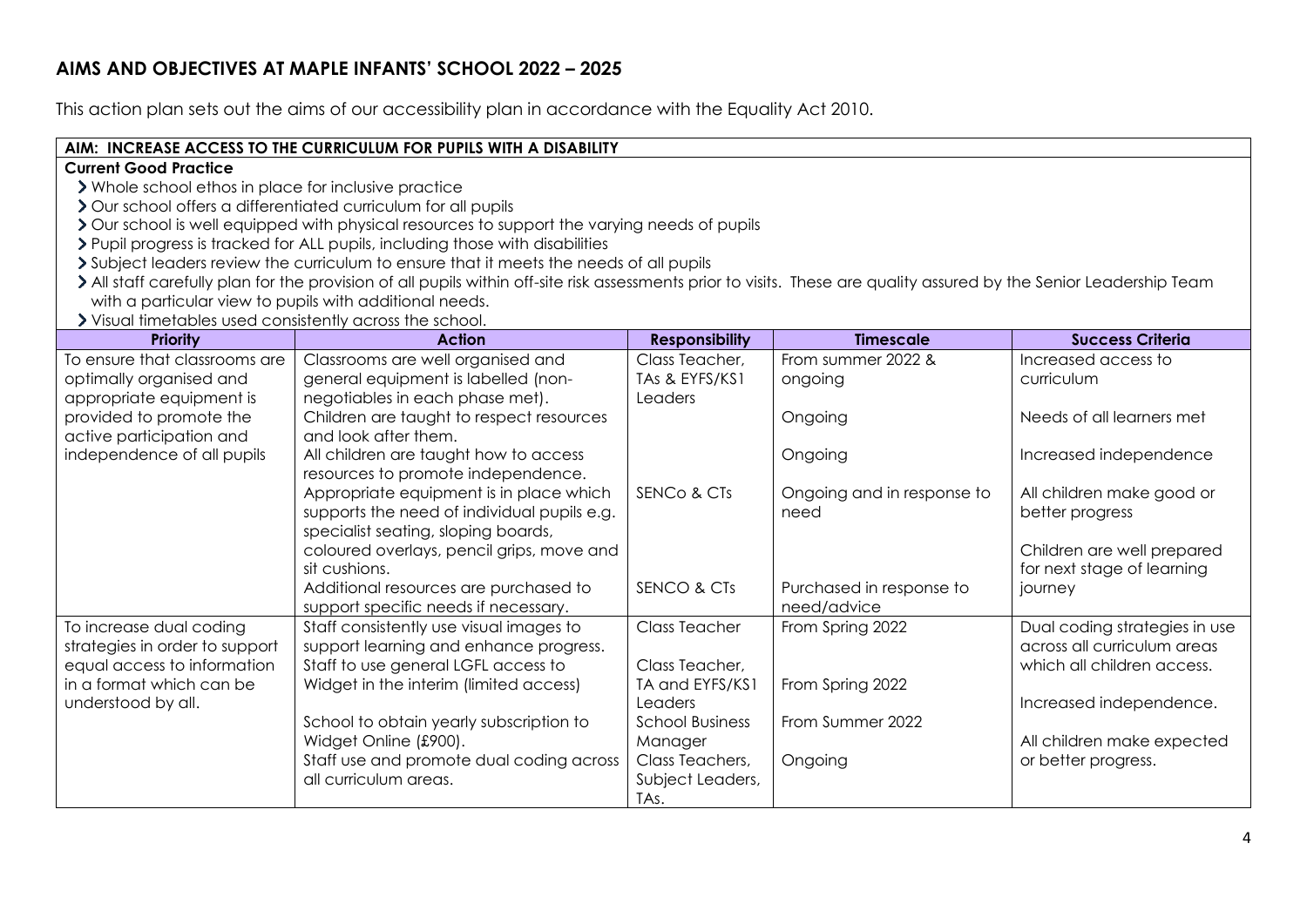| To ensure that the needs of<br>children with disabilities are<br>carefully considered when<br>providing home learning<br>opportunities and additional<br>adaptations or resources<br>provided to support this<br>commitment. | Home learning opportunities are carefully<br>planned to meet needs of all learners.<br>Additional resources are provided or<br>given access to for learners who require<br>them.<br>Expectations and guidance is clearly<br>shared with parents/carers.<br>Staff follow up with pupils and parents to | Class Teacher,<br>EYFS/KS1<br>Leaders, Subject<br>Leaders | Ongoing<br>Ongoing<br>Ongoing - especially when<br>introducing new strategies<br>Ongoing | All children are able to<br>access home learning.<br>All children access home<br>learning.<br>Families feel supported and<br>know how to support their |
|------------------------------------------------------------------------------------------------------------------------------------------------------------------------------------------------------------------------------|-------------------------------------------------------------------------------------------------------------------------------------------------------------------------------------------------------------------------------------------------------------------------------------------------------|-----------------------------------------------------------|------------------------------------------------------------------------------------------|--------------------------------------------------------------------------------------------------------------------------------------------------------|
|                                                                                                                                                                                                                              | ensure learning has successfully taken<br>place.                                                                                                                                                                                                                                                      |                                                           |                                                                                          | children.                                                                                                                                              |
| To ensure that disabled<br>children can take part<br>equally in lunchtime                                                                                                                                                    | Explore how all children feel about<br>current lunchtime provision in place<br>(include those with additional needs).                                                                                                                                                                                 | <b>HLTA</b>                                               | Spring 2022                                                                              | All children are able to<br>successfully access<br>lunchtime provision if                                                                              |
| provision.                                                                                                                                                                                                                   | Identify barriers (with children and SMSAs)<br>and how these can be overcome.                                                                                                                                                                                                                         | HLTA/SMSA                                                 | Spring 2022                                                                              | wanted.                                                                                                                                                |
|                                                                                                                                                                                                                              | Identify additional resources/provision &<br>purchase.                                                                                                                                                                                                                                                | <b>HLTA &amp; SBM</b>                                     | Ongoing                                                                                  | Reasonable adjustments are<br>made where necessary to                                                                                                  |
|                                                                                                                                                                                                                              | Monitor provision and evaluate<br>effectiveness/next steps.                                                                                                                                                                                                                                           | <b>HLTA</b>                                               | Ongoing                                                                                  | support specific pupils.                                                                                                                               |
| To ensure that disabled<br>children can take part                                                                                                                                                                            | Explore whether children with SEND<br>access after school clubs.                                                                                                                                                                                                                                      | SENCO/Office<br>team                                      | Spring 2022                                                                              | Any children with a disability<br>are able to access at least                                                                                          |
| equally in after school<br>activities.                                                                                                                                                                                       | Identify potential barriers or challenges<br>when they do attend.                                                                                                                                                                                                                                     | SENCO/Office<br>team                                      | Ongoing                                                                                  | one after school activity if<br>required each year.                                                                                                    |
|                                                                                                                                                                                                                              | Explore support available or provisions<br>which can be adapted to support.                                                                                                                                                                                                                           | SENCO                                                     | Ongoing                                                                                  |                                                                                                                                                        |
|                                                                                                                                                                                                                              | Monitor provision and evaluate<br>effectiveness/next steps.                                                                                                                                                                                                                                           | SENCO/Office<br>team                                      | Ongoing                                                                                  |                                                                                                                                                        |
| To continue to ensure that<br>the needs of children with a<br>disability are catered for<br>when planning and taking                                                                                                         | Enrichment activities are carefully<br>planned for to enhance learning<br>opportunities and develop cultural<br>capital for all pupils.                                                                                                                                                               | Class teacher,<br>EYFS/KS1 leader                         | Ongoing                                                                                  | All Children successfully<br>access all enrichment<br>activities which supports their<br>progress and learning.                                        |
| part in all enrichment                                                                                                                                                                                                       | Ongoing dialogue with parents when                                                                                                                                                                                                                                                                    | Class Teachers -                                          | Ongoing                                                                                  |                                                                                                                                                        |
| activities to enable them to<br>fully access the wider                                                                                                                                                                       | planning opportunities for individual<br>pupils.                                                                                                                                                                                                                                                      | SENCo support<br>where/if                                 |                                                                                          | Appropriate reasonable<br>adjustments made as                                                                                                          |
| curriculum successfully                                                                                                                                                                                                      |                                                                                                                                                                                                                                                                                                       | necessary                                                 |                                                                                          | needed.                                                                                                                                                |
|                                                                                                                                                                                                                              | Robust risk assessments in place to<br>support needs of individual pupils and<br>how reasonable adjustments support<br>those with disabilities.                                                                                                                                                       | Class teacher,<br>EYFS/KS1 leader                         | Ongoing                                                                                  |                                                                                                                                                        |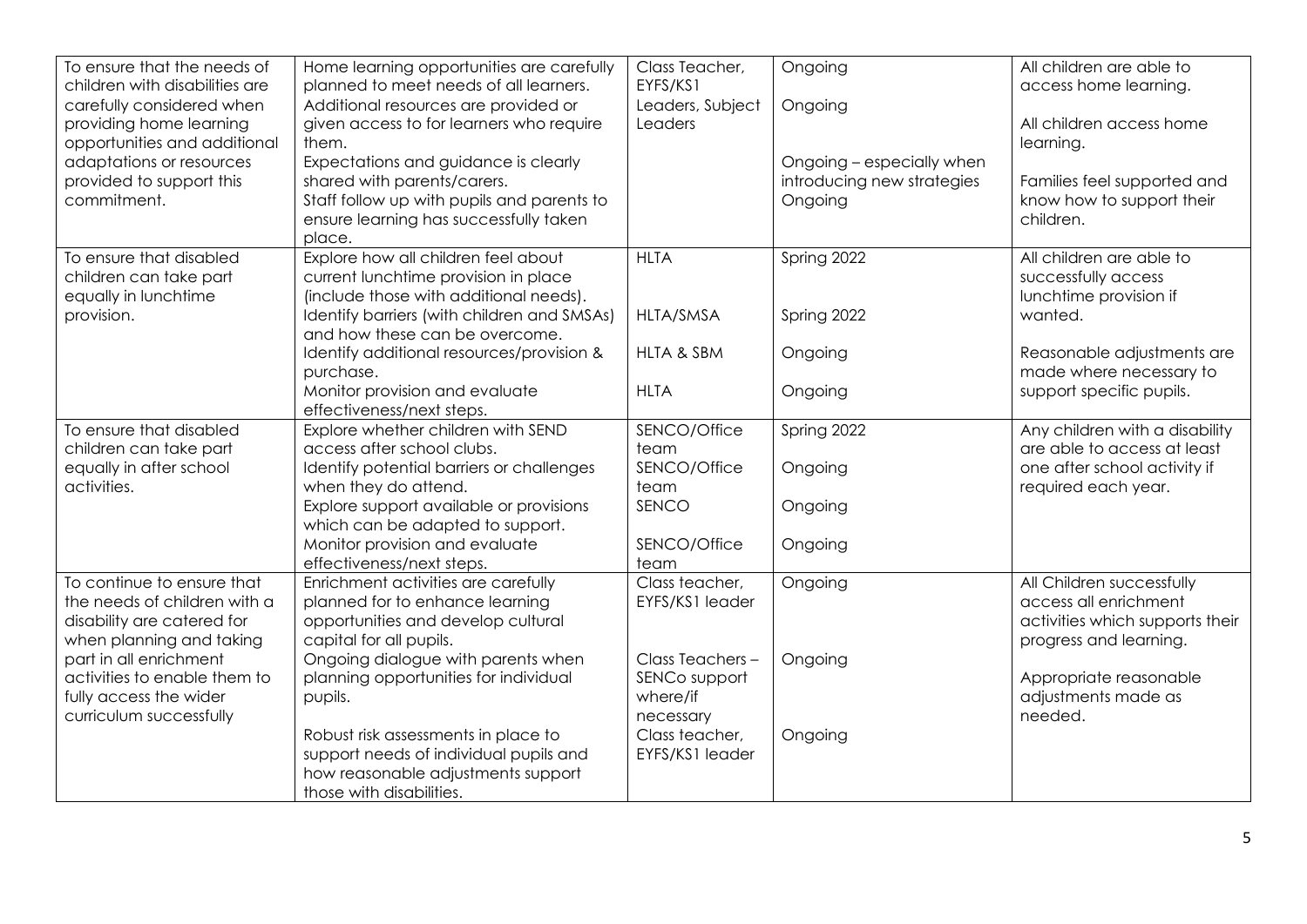| To review PE curriculum to<br>ensure PE is accessible to all                  | Discuss current PE curriculum with staff,<br>pupils & Sports Coach.                                         | PE Leader                   | Spring 2022                                  | All children receive full PE<br>offer.                           |
|-------------------------------------------------------------------------------|-------------------------------------------------------------------------------------------------------------|-----------------------------|----------------------------------------------|------------------------------------------------------------------|
| pupils                                                                        | Explore pupil voice, particularly children<br>with additional needs - identify their                        | PE Leader                   | Spring 2022                                  | PE curriculum meets the                                          |
|                                                                               | experience.<br>Identify barriers and ascertain how these                                                    | $PE$ Leader –               | Spring 2022                                  | needs of all children - PE<br>curriculum is not narrowed         |
|                                                                               | can be overcome.                                                                                            | support from<br>SENCO as    |                                              | for any child.                                                   |
|                                                                               | Adapt PE curriculum as necessary.                                                                           | necessary.<br>$PE$ Leader – | From Summer 2022                             | All pupils are able to excel in<br>PE.                           |
|                                                                               | Provide support to class teachers where<br>necessary.                                                       | support from<br>SENCO as    | Ongoing                                      |                                                                  |
|                                                                               |                                                                                                             | necessary.                  |                                              |                                                                  |
| To improve staff awareness<br>to specific disability issues as<br>needs arise | Specific staff identified to access training<br>as more complex/highly specialised<br>needs are identified. | SENCo/HT<br>All staff       | As identified                                | Staff have a greater<br>understanding of specific<br>conditions. |
|                                                                               | Training opportunities identified e.g.                                                                      | SENCO/HT                    | As soon after identification as              |                                                                  |
|                                                                               | professional reading, research, online                                                                      |                             | possible.                                    | Pupils are supported with                                        |
|                                                                               | training, face to face, 1:1, with parent,                                                                   |                             |                                              | increased understanding                                          |
|                                                                               | with medical professionals etc.                                                                             |                             |                                              | and therefore increased                                          |
|                                                                               | Staff carry out relevant training.                                                                          | All staff as<br>relevant    | As soon after identification as<br>possible. | effectiveness.                                                   |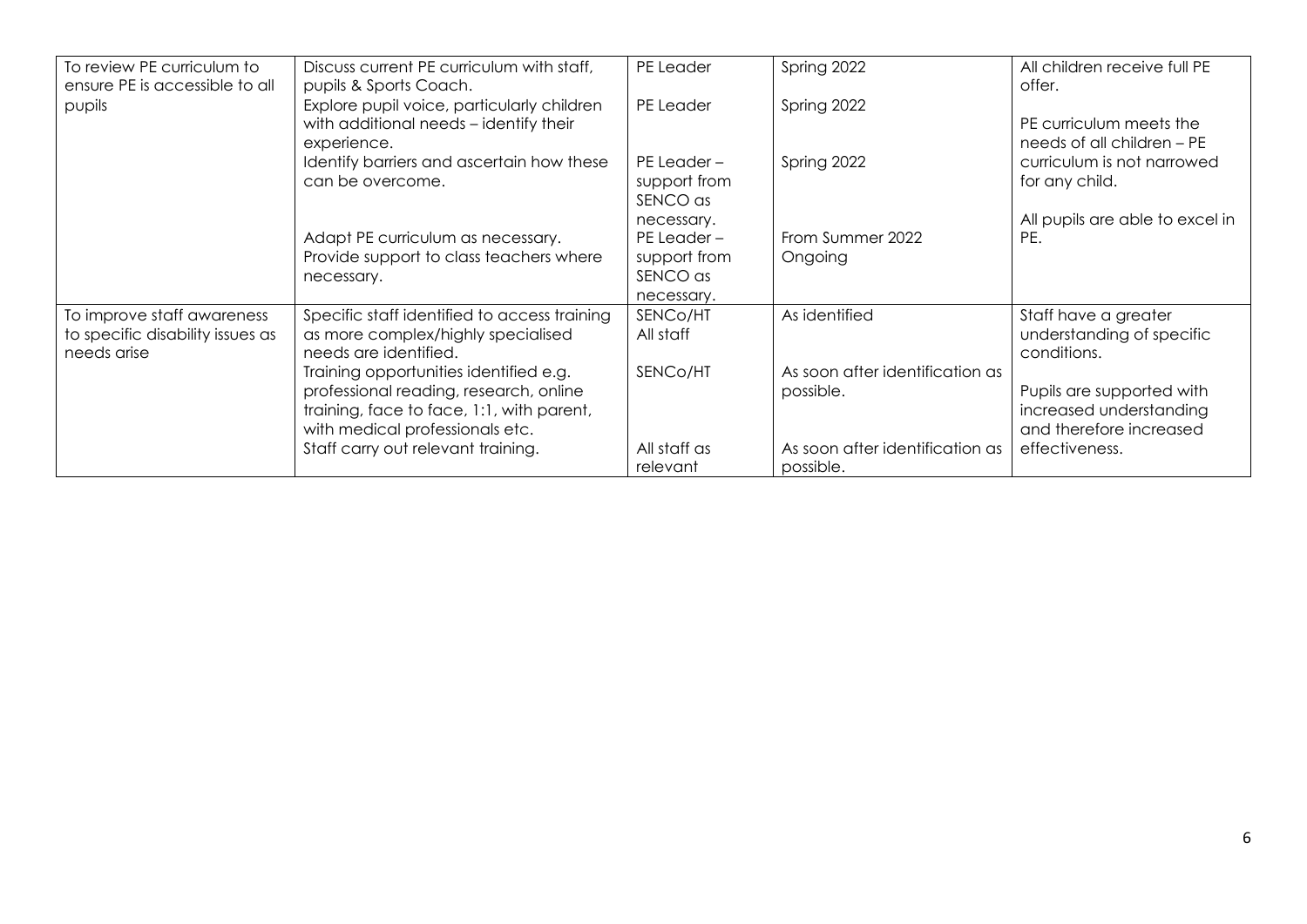#### **AIM: IMPROVE AND MAINTAIN ACCESS TO THE PHYSICAL ENVIRONMENT**

#### **Current Good Practice**

Improved signage at front door & verbally when arranging visits to invite visitors to request for assistance if required prior to entry into school.

Gradient of the slope to the approach to the front door has been reduced.

CCTV available to view who is approaching school which will support identification of visitors who need support.

Doors at entrance and at various points around school can be opened to improve access.

> Lift enables access to second floor of school

Disabled parking can be provided with notice in school car park for visitors

Corridors are wide and accessibility is maintained.

> Playground is easily accessible from street.

| <b>Priority</b>                                                                                                 | <b>Action</b>                                                                                                                                                          | <b>Responsibility</b>                     | <b>Timescale</b>                  | <b>Success Criteria</b>                                                                   |
|-----------------------------------------------------------------------------------------------------------------|------------------------------------------------------------------------------------------------------------------------------------------------------------------------|-------------------------------------------|-----------------------------------|-------------------------------------------------------------------------------------------|
| To improve the quality of<br>provision for children with<br>specific special needs,                             | Maintain tranquil area (The Nest) where<br>children who suffer from over<br>stimulation/need space to regulate                                                         | 1:1 support staff,<br>TAs, Class Teachers | Ongoing                           | Effective use of space which<br>improves the quality of<br>provision.                     |
| especially those requiring<br>support to regulate emotions<br>or behaviour.                                     | feelings and emotions can go when<br>needed.<br>Ensure The Nest is well resourced.                                                                                     | 1:1 support, TAs,<br>SENCO<br>SENCO       | Ongoing                           | Children able to quickly<br>regulate emotions and<br>swiftly return to learning.          |
|                                                                                                                 | Liaison with relevant services for advice<br>regarding provision e.g. Occupational<br>Therapy.<br>Explore wider nurture space to maximise<br>provision for all.        | SBM/SENCo/HT                              | Summer 2022<br>From Spring 2 2022 | Staff maintain space for all<br>ensuring that it is always<br>equipped and ready for use. |
| To ensure physical<br>environment is set up so that<br>care plans can be acted<br>upon swiftly, especially when | Identify specific needs within care plans<br>alongside environmental challenges.<br>Identify patterns/timetables of care<br>required (where necessary)                 | HT/SENCo/Office<br>team<br>SENCO/HT       | Ongoing<br>Ongoing                | Children are able to access<br>care safely and respectfully.<br>Care causes as little     |
| providing daily care, so as to<br>cause as little disruption to<br>learning and social<br>interactions          | Purchase equipment/resources which will<br>aid care to be given effectively and as<br>close to classroom as possible.<br>Wide range of staff to feel competent to      | SBM<br>All staff (as                      | As required<br>Ongoing            | disruption to learning and<br>social interactions as<br>possible.                         |
|                                                                                                                 | be able to provide care and therefore<br>children can access it at times, which are<br>less disruptive.                                                                | relevant)                                 |                                   | Children make good or<br>better progress.                                                 |
| To ensure that the fire exits<br>around the school<br>environment are suitable for<br>people with a disability. | Ensure all children and adults requiring a<br>PEEP are identified.<br>Review all current PEEPS and ensure<br>PPEPS in place for any pupils identified as<br>necessary. | SENCO/SBM/Office<br>Team<br>SBM           | Spring 2022<br>Spring 2022        | All disabled personnel and<br>pupils have safe exit from<br>school.                       |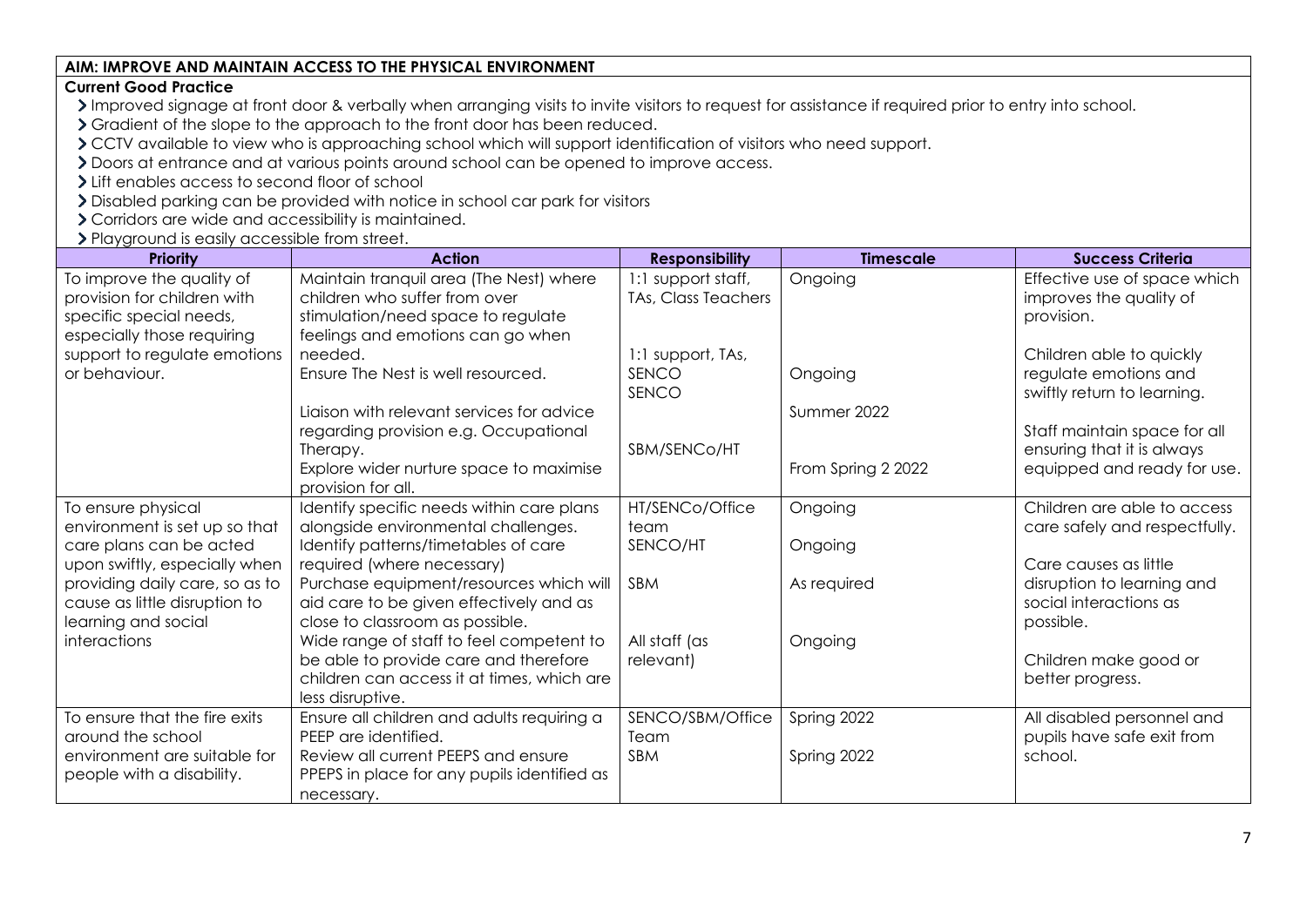## **AIM: IMPROVE THE DELIVERY OF WRITTEN INFORMATION**

#### **Current Good Practice**

- > Visuals are used regularly within the school day to aid understanding of written information e.g. visual timetables, marking and feedback symbols.
- Website has been reorganised to support families to be able to locate information required.
- > Positive relationship with families including open door policy.
- Google Classroom well established to support home learning and communication between home and school.
- Wide variety of languages spoken within our community.

| Priority                       | <b>Action</b>                                                                  | <b>Responsibility</b>  | <b>Timescale</b>   | <b>Success Criteria</b>                  |
|--------------------------------|--------------------------------------------------------------------------------|------------------------|--------------------|------------------------------------------|
| To increase dual coding        | Staff consistently use visual images to                                        | <b>Class Teacher</b>   | From Spring 2022   | Dual coding strategies in use            |
| strategies in order to support | support learning and enhance progress.                                         |                        |                    | across all curriculum areas              |
| equal access to information    | Staff to use general LGFL access to                                            | Class Teacher,         |                    | which all children access.               |
| in a format which can be       | Widget in the interim (limited access)                                         | TA and EYFS/KS1        | From Spring 2022   |                                          |
| understood by all.             |                                                                                | <b>Leaders</b>         |                    | Increased independence.                  |
|                                | School to obtain yearly subscription to                                        | <b>School Business</b> | From Summer 2022   |                                          |
|                                | Widget Online (£900).                                                          | Manager                |                    | All children make expected               |
|                                | Staff use and promote dual coding across                                       | Class Teachers,        | Ongoing            | or better progress.                      |
|                                | all curriculum areas.                                                          | Subject Leaders,       |                    |                                          |
|                                |                                                                                | TA <sub>s</sub> .      |                    |                                          |
| To continue to develop the     | Staff to gain a wider understanding of                                         | SENCo to deliver       | From Spring 2022   | Pupils increase ability to               |
| use of Makaton to support      | Makaton.                                                                       |                        |                    | communicate.                             |
| pupils to be able to           | Key words identified to be learnt by all                                       | SENCo                  | Spring/Summer 2022 |                                          |
| communicate and                | and shared.                                                                    |                        |                    | Makaton supports pupil's                 |
| understand written             | Staff to learn key words.                                                      | All staff              |                    | understanding of written<br>information. |
| information further.           | Specific words to be identified for<br>increased communication with individual | SENCo & key<br>staff   | Ongoing            |                                          |
|                                | pupils as necessary.                                                           |                        |                    |                                          |
|                                | Key staff to increase understanding and                                        | Key staff              | Ongoing            |                                          |
|                                | use of Makaton.                                                                |                        |                    |                                          |
|                                | Further staff training if necessary (external)                                 | SENCo & SBM            | Autumn 2022        |                                          |
| To develop further strategies  | Staff to consider how best to share                                            | All staff              | From Spring 2022   | Communication with families              |
| when delivering information    | messages when delivering to parents and                                        |                        |                    | and external audiences is                |
| to parents and external        | external audiences, e.g. email provides                                        |                        |                    | successful.                              |
| audience e.g. video, images,   | access to Google translate, video,                                             |                        |                    |                                          |
| translated                     | images etc.                                                                    |                        |                    | Website is easily accessible             |
|                                | Messages shared with families/external                                         | All staff              | From Spring 2022   | and provides relevant                    |
|                                | audience.                                                                      |                        |                    | information.                             |
|                                | Staff to access how effective message                                          | All staff              | Ongoing            |                                          |
|                                | was delivered.                                                                 |                        |                    |                                          |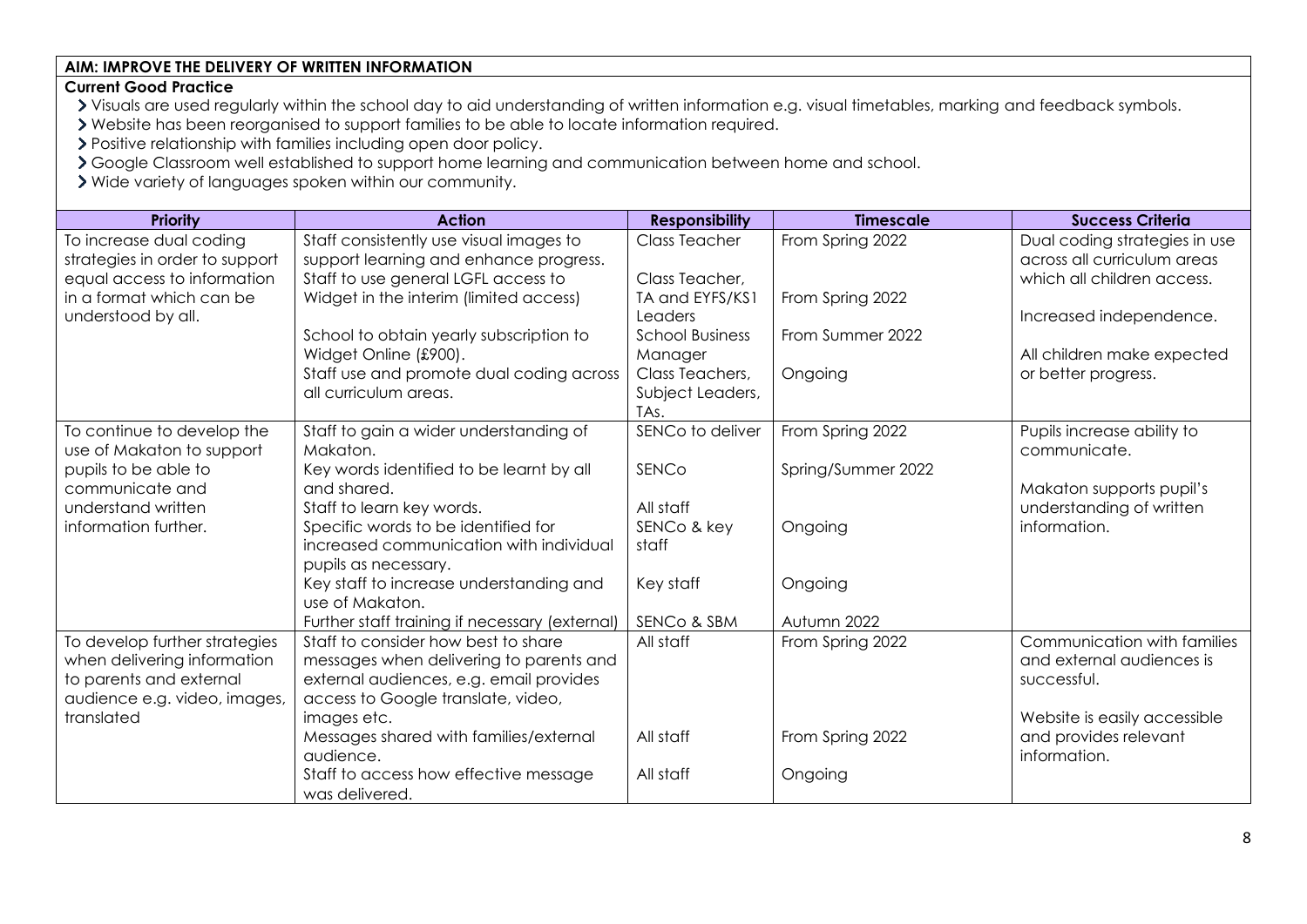| To develop the use of<br>Tapestry within the EYFS to<br>provide families with an              | Review initial use of Tapestry within EYFS.                          | EYFS/Tapestry<br>Lead        | From Spring 2022 | Families understand their<br>child's learning journey as<br>they are able to see videos |
|-----------------------------------------------------------------------------------------------|----------------------------------------------------------------------|------------------------------|------------------|-----------------------------------------------------------------------------------------|
| understanding of their child's<br>learning and progress and to<br>support them to share their | Explore any families not accessing -<br>identify potential barriers. | <b>EYFS/Tapestry</b><br>Lead | Spring 2022      | and pictures which<br>supports/highlights written<br>information.                       |
| observations.                                                                                 | Explore strategies to overcome<br>these/support etc.                 | <b>EYFS/Tapestry</b><br>Lead | Spring 2022      | Families are able to<br>effectively share their                                         |
|                                                                                               | Monitor use of Tapestry and evaluate<br>SUCCESS.                     | EYFS/Tapestry<br>Lead        | Summer 2022      | experiences/observations<br>from home.                                                  |

### **ACCESS AUDIT**

| Features          | Description                                                                                                                                         | Actions to be taken                                                                                                                                                  | Person responsible                                     | Date to complete actions |
|-------------------|-----------------------------------------------------------------------------------------------------------------------------------------------------|----------------------------------------------------------------------------------------------------------------------------------------------------------------------|--------------------------------------------------------|--------------------------|
| Number of storeys | The main school building is<br>one storey with two classes<br>on a second storey in the<br>new building.                                            | N/A                                                                                                                                                                  | N/A                                                    | N/A                      |
| Corridor access   | All corridors have wheelchair<br>wide access.<br>Lighting has been improved<br>in some areas of the school -<br>foyer, office area.                 | Ensure corridors are kept<br>clean, tidy and uncluttered.<br>Lighting to be improved in<br>corridor                                                                  | All staff<br>Spring 2022                               | Ongoing                  |
| Lifts             | One key operated lift is<br>situated in the new building.                                                                                           | Office staff to inform any<br>disabled visitors of the<br>existence of the lift and the<br>safe haven area.<br>Office staff, SBM, DHT & HT<br>trained in lift usage. | Office team                                            | Ongoing                  |
| Parking bays      | The school has a staff<br>carpark. There is no<br>designated disabled parking<br>bay. There is also on street<br>parking adjacent to the<br>school. | Any visiting disabled badge<br>holder will be given a parking<br>space in the staff carpark if<br>no suitable on street bay is<br>available.                         | Office team                                            | Ongoing                  |
| Entrances         | The front entrance has a<br>steep incline that may make<br>wheelchair access difficult.                                                             | Ensure signage remains clear<br>to invite visitors to request                                                                                                        | Office team<br><b>School Business Manager</b><br>(SBM) | Ongoing                  |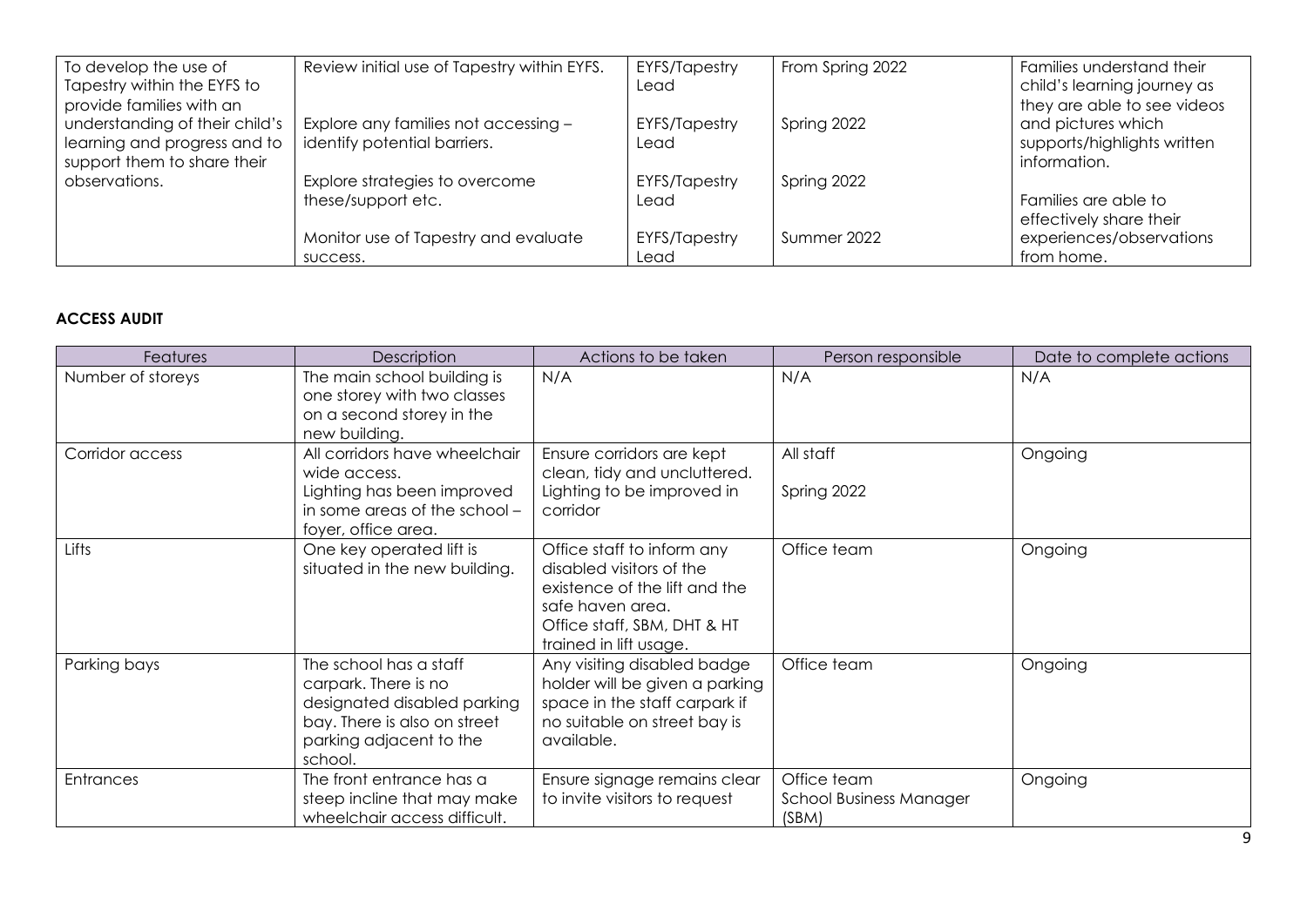|                          | The front gate has a buzzer<br>that visitors press to gain<br>access to the school. The<br>gate is controlled by the<br>office team who can provide<br>access assistance if required.<br>Highlight gated entrance to<br>the office area.<br>Office team welcome visitors<br>and request any access<br>requirements prior to visit<br>where possible. | assistance for access if<br>required.<br>Explore whether lighting can<br>be improved in spaces<br>around school e.g. main<br>entrance, car park<br>(especially for during<br>autumn/winter months) | SBM          | Spring 2022 |
|--------------------------|------------------------------------------------------------------------------------------------------------------------------------------------------------------------------------------------------------------------------------------------------------------------------------------------------------------------------------------------------|----------------------------------------------------------------------------------------------------------------------------------------------------------------------------------------------------|--------------|-------------|
| Ramps                    | See entrance & hall sections                                                                                                                                                                                                                                                                                                                         | N/A                                                                                                                                                                                                | N/A          | N/A         |
| <b>Toilets</b>           | Two disabled toilets are<br>available. One is situated in<br>the staff toilets and is only<br>suitable for adults. The<br>second is situated in the new<br>building and is suitable for<br>both children and adults. A<br>wide access children's toilet<br>is also available in the year 1<br>toilet block.                                          | Office team to inform<br>disabled visitors of the<br>location of the disabled<br>toilets.                                                                                                          | Office team  | Ongoing     |
| School reception area    | Current hatch to the school<br>office ideal for wheel chair<br>user. Large hatch and low.                                                                                                                                                                                                                                                            | N/A                                                                                                                                                                                                | N/A          | N/A         |
| Internal signage         | See entrance section.                                                                                                                                                                                                                                                                                                                                |                                                                                                                                                                                                    |              |             |
| Emergency escape routes  | All classrooms have level,<br>direct escape routes to the<br>playground. The hall doors<br>to the playground have a<br>step that may not allow easy<br>wheelchair exits.                                                                                                                                                                             | See Hall actions                                                                                                                                                                                   | N/A          | N/A         |
| Playground equipment     | Current playground<br>equipment has several<br>different methods of access.                                                                                                                                                                                                                                                                          | Future playground<br>equipment purchases will be<br>assessed to allow for<br>maximum disabled access                                                                                               | SBM/HT/SENCo | Ongoing     |
| <b>Dining facilities</b> | Wheelchair accessible dining<br>room tables are available.<br>The hatch where children                                                                                                                                                                                                                                                               | Availability of kitchen space<br>to continue.                                                                                                                                                      | SBM/HT/SENCo | As required |